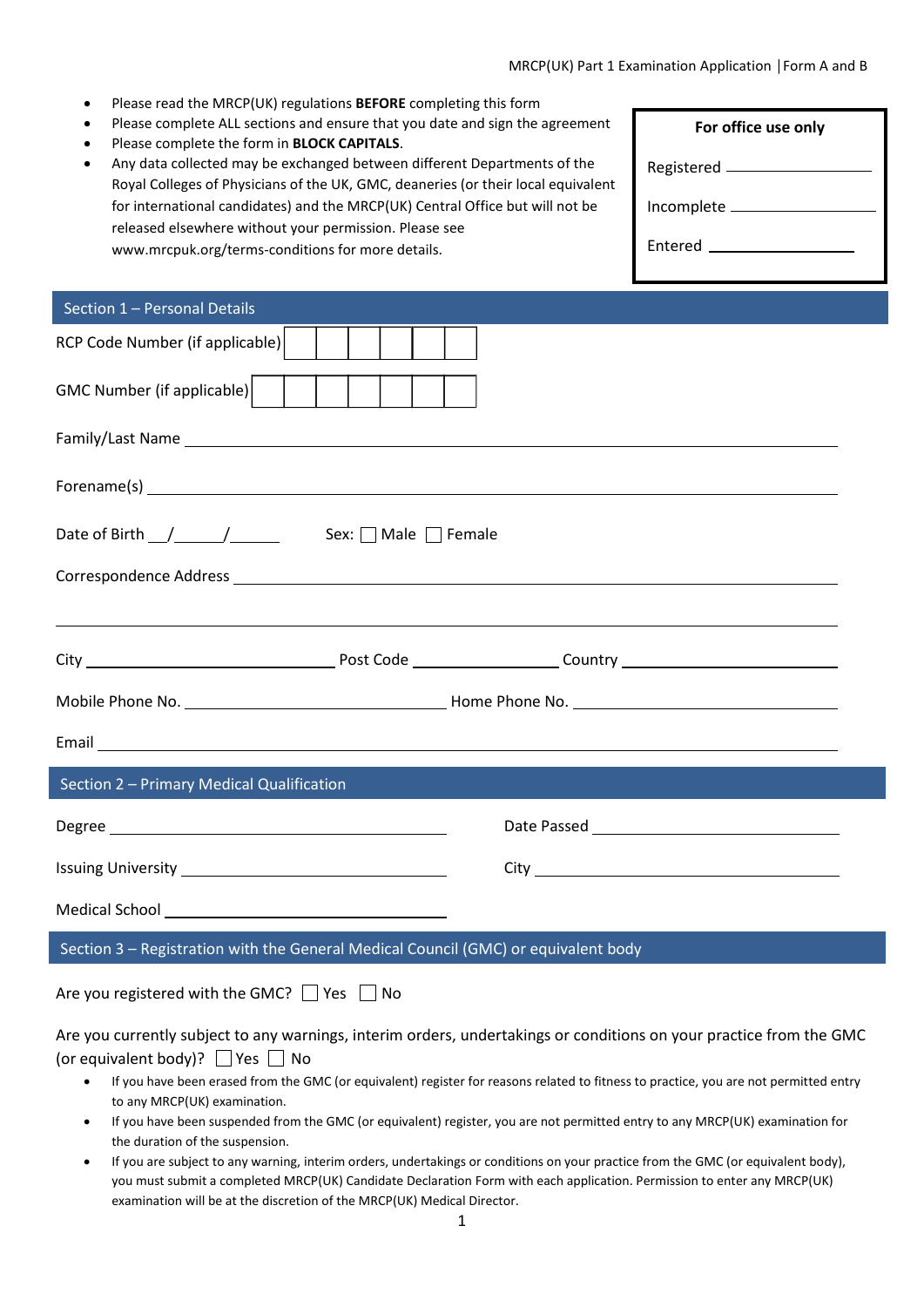## Section 4 – Choice of Examination Centre

For UK candidates, please insert 1, 2 and 3 into the appropriate boxes to indicate you first, second and third choice of centre.

|           | Edinburgh Administrative Office |                | <b>Glasgow Administrative Office</b> |                | London Administrative Office |  |
|-----------|---------------------------------|----------------|--------------------------------------|----------------|------------------------------|--|
| Aberdeen  | Manchester                      | <b>Belfast</b> | Leeds                                | Birmingham     | Cardiff                      |  |
| Edinburgh | Newcastle                       | Glasgow        | Liverpool                            | <b>Bristol</b> | London                       |  |
| Leicester | Sheffield                       |                |                                      | Cambridge      | Oxford                       |  |
|           |                                 |                |                                      |                | Southampton                  |  |

For international candidates, please provide your first three preferences of test centre.

| MRCP(UK) Central Administrative Office |        |       |  |
|----------------------------------------|--------|-------|--|
| First                                  | Second | Third |  |

Please note that your application must be sent to the appropriate administrative office based on your first choice centre. Applications sent to the incorrect administrative office will be returned and not accepted. For address details please see accompanying notes.

## Section 5 – Reasonable Adjustments

It is your responsibility to notify the appropriate administrative office of any reasonable adjustments in writing at the time of your application. Applications for reasonable adjustments on medical or compassionate grounds must be supported by documentary evidence; those without documentary evidence will not be considered.

## Section 6 – Candidate Training (only applicable to those working/training in the UK)

| FY - Foundation Year                                                                                                                            | $\sqcup_2 \sqcup_3 \sqcup$     |
|-------------------------------------------------------------------------------------------------------------------------------------------------|--------------------------------|
| $\rightarrow$ CT – Core Medical Training/ACCS                                                                                                   | $\mathbf{R}$                   |
| $\Box$ ST – Specialty Training                                                                                                                  | $\sqcup_2 \sqcup_3 \sqcup$     |
| LATs                                                                                                                                            | $\overline{2}$<br>$1 \Box$     |
| OOP - Out of Programme                                                                                                                          | $\sqcup$ 2 $\sqcup$ 3 $\sqcup$ |
| $\Box$ Other – including GP trainees, non-physician<br>specialities, not currently in training programme or any<br>level of training not listed | Please specify:                |

Please indicate which deanery/local training provider you will be working with at the time you undertake the examination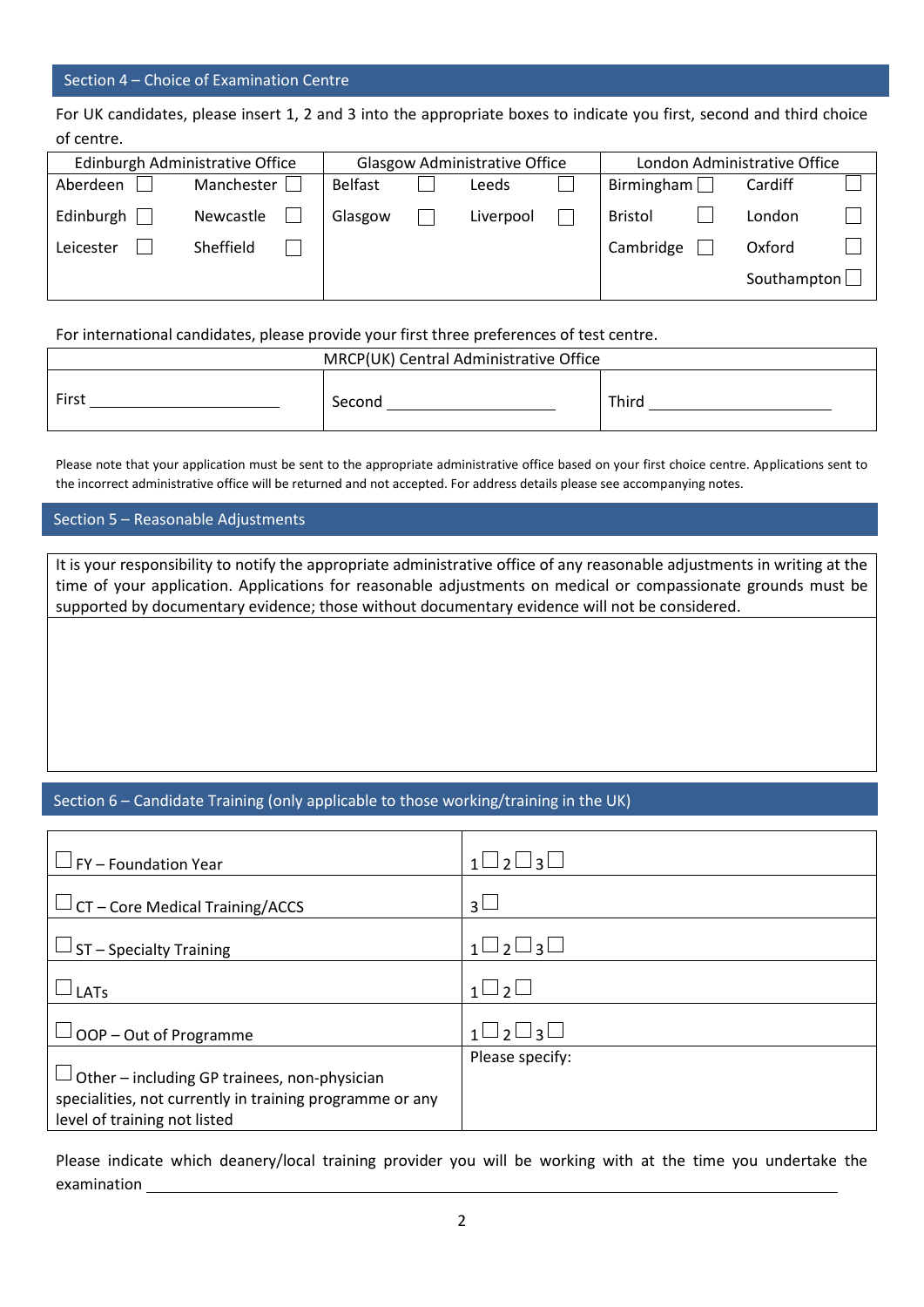## Payment

In order to complete with UK law, we cannot accept credit/debit card details to us via post or email. If you do send card details in this manner it is entirely at your own risk. Card details sent in this manner will be securely destroyed and will not be actioned. Card payment can only be made online via the application system or by telephone.

It is also possible to pay by cheque/bank draft. This should be made payable to the Royal College of Physicians and must be drawn from a British bank.

We will only accept cash payments handed to the administrative office in person.

MRCP(UK) Examination Agreement

I confirm that the information given on this form is true, complete and accurate and no information requested or other material information has been omitted. I have read and understood the MRCP(UK) Rules and Regulations and I understand that my entrance to the examination may be forfeited if any information or documentation requested is not correct or is omitted.

By signing this form I confirm that I understand that all MRCP(UK) examinations operate a No ID, No Entry policy. I agree to bring the correct ID with me, as listed in point 4, section 11.2 of the MRCP(UK) regulations, to the examination or my entry will be denied.

The Royal Colleges of Physicians would like to send you information about their MRCP(UK) Examination preparation and revision activities such as courses, distance-learning materials and other educational initiatives.

 $\Box$  Yes, I would like to receive this information.

In signing this agreement I consent to my personal data and/or results being shared with Deaneries (or their local equivalent for overseas candidates) and GMC, in line with the MRCP(UK) Data Protection Statement, and I understand that this data will be treated in strict confidence and used only for the purpose of assisting the process for speciality training recruitment, quality assurance, research purposes and to facilitate the awarding of certificates of completion of training (CCTs). Please see [www.mrcpuk.org/terms-conditions](http://www.mrcpuk.org/terms-conditions) for more details.

| Name (block capitals) |  |
|-----------------------|--|
|                       |  |

Signature Date Date